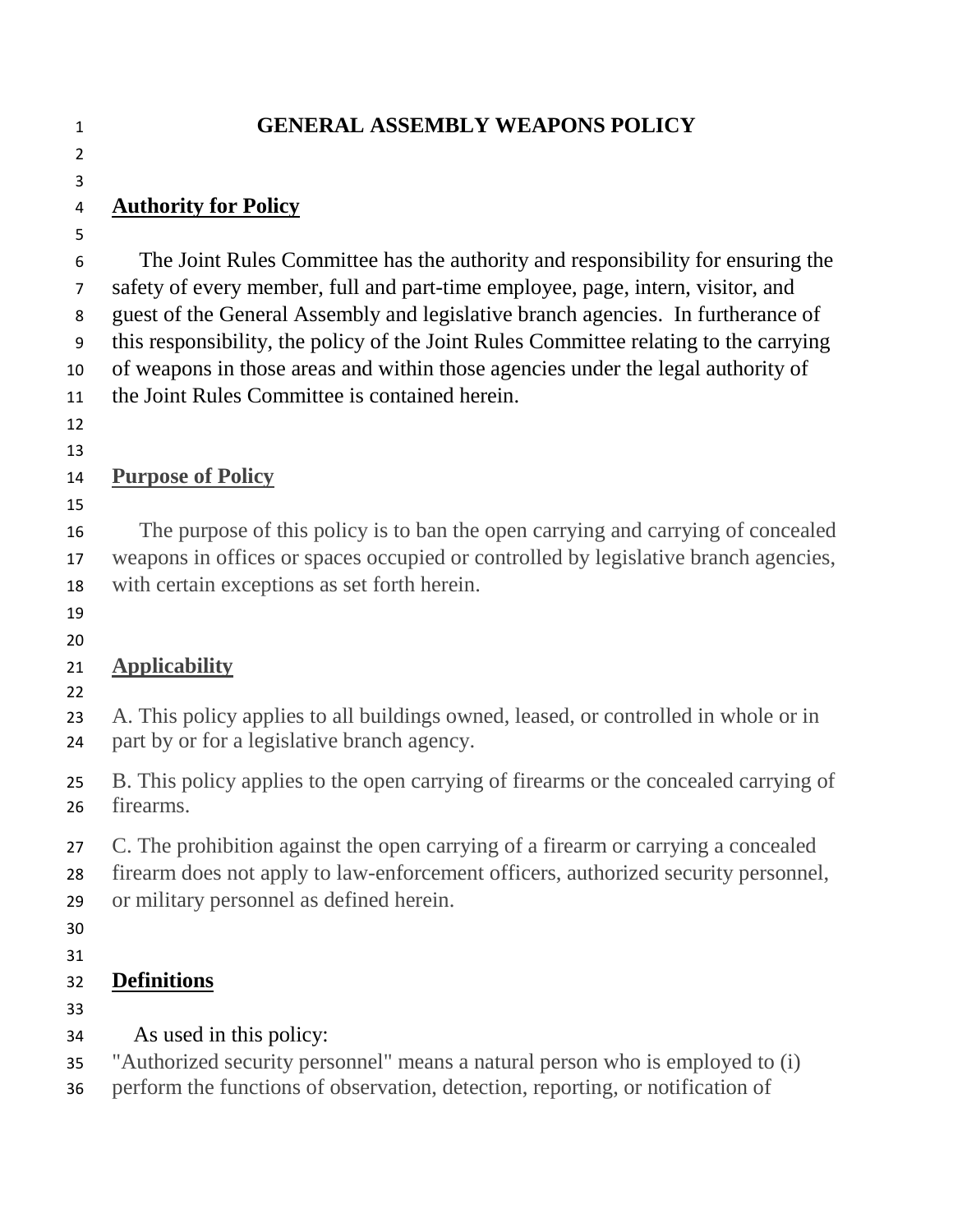- appropriate authorities or designated agents regarding persons or property on the
- premises he is assigned to protect; (ii) safeguard and protect persons and property
- on the premises he is assigned to protect; or (iii) deter theft, loss, or concealment of
- any tangible or intangible personal property on the premises he is assigned to
- protect. Authorized security personnel must be approved by the Division of
- Capitol Police or the Department of General Services.
- 
- "Firearm" means any handgun, pistol, revolver, or other weapon designed or
- intended to propel or expel a projectile or missile of any kind by action of an
- explosion of any combustible material; rifle, shotgun, automatic or semi-automatic
- gun; assault firearm as defined in Section 18.2-308.2:2 of the Code of Virginia;
- machine gun; 3D printed gun; or similar weapon. Firearm does not include any ceremonial firearm currently on display in a legislative branch agency. The Chief
- of the Division of Capitol Police is authorized to develop a list of firearms covered
- by this policy.
- 
- "Law-enforcement officer" means a natural person who is a full-time paid
- employee of (i) the Division of Capitol Police, (ii) a police department or sheriff's
- office that is a part of or administered by the Commonwealth of Virginia or any
- political subdivision thereof, or (iii) a law-enforcement agency of the United
- States. Law-enforcement officer only includes a person who is on duty and on the
- premises of a legislative branch office or space for the purpose of conducting
- official agency business.
- 

 "Legislative branch agency" means any administrative unit of state government in the legislative branch, including the House of Delegates, the Senate of Virginia or any department, division, commission, or other body, however designated, within the legislative branch.

 "Legislative branch office or space" means any building, portion or space of a building, owned, leased, or controlled by or for a legislative branch agency including any office or space assigned to a member of the House of Delegates or the Senate of Virginia or their support staff in the Pocahontas Building, the Capitol, the new General Assembly building, or any building on the premises of Capitol Square. This includes that portion of any building open to others and then used exclusively for functions or activities sponsored by a legislative branch agency tenant or tenants while such functions are taking place. It shall not include parking facilities.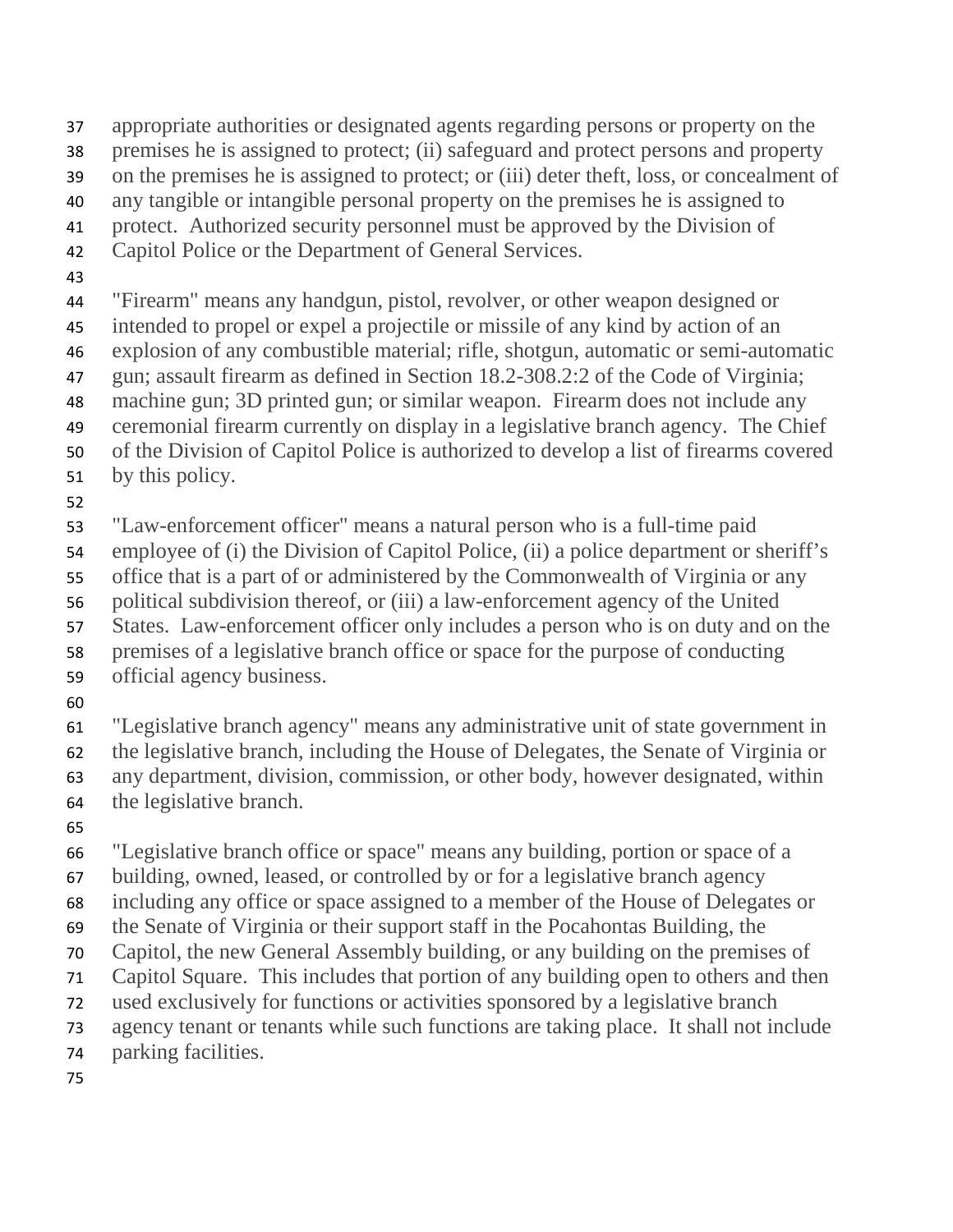- "Military personnel" means a member of the armed forces of the United States
- who is on duty and on the premises of a legislative branch office or space for the
- purpose of conducting official agency business.
- 

### **Carrying and Possession of Firearms Prohibited**

 The open carrying of any firearm or the possession or carrying of any concealed firearm by any person is prohibited in legislative branch offices or spaces. Entry upon a legislative branch office or space in violation of this prohibition is expressly forbidden. This prohibition does not apply to law-enforcement officers, authorized security personnel, or military personnel as defined herein.

 

## **Required Lease Terms for Legislative Branch Offices or Spaces**

All leases entered into where a legislative branch agency is the lessor shall contain

a prohibition on the open carrying of a firearm and the carrying of concealed

 firearms consistent with this policy. All leases entered into for the benefit of a legislative branch agency shall contain the prohibitions herein to indicate the

- lessor's acknowledgment. Exceptions may be allowed where approved in writing
- by the Joint Rules Committee.
- 
- 

## **Posting of Signs**

 A. Posting location. Signs shall be posted at all legislative branch offices or spaces indicating the prohibition against the open carrying of firearms or carrying

 concealed firearms. Where the entire premises are owned or occupied by a legislative branch agency, signs shall be displayed at every entrance, which shall

satisfy all requirements for the posting of signs. Where only a portion of the

premises are owned or leased for a legislative branch agency, the signs shall be

- displayed within the leased space.
- 

B. Size and design. Signs shall be of a size and design approved by the

- Department of General Services in consultation with the Division of Capitol
- Police. For legislative branch agencies within the limits of Capitol Square or
- located in the Pocahontas Building, the Division of Capitol Police shall obtain and
- post such signs. For all other legislative branch agencies, such agencies shall be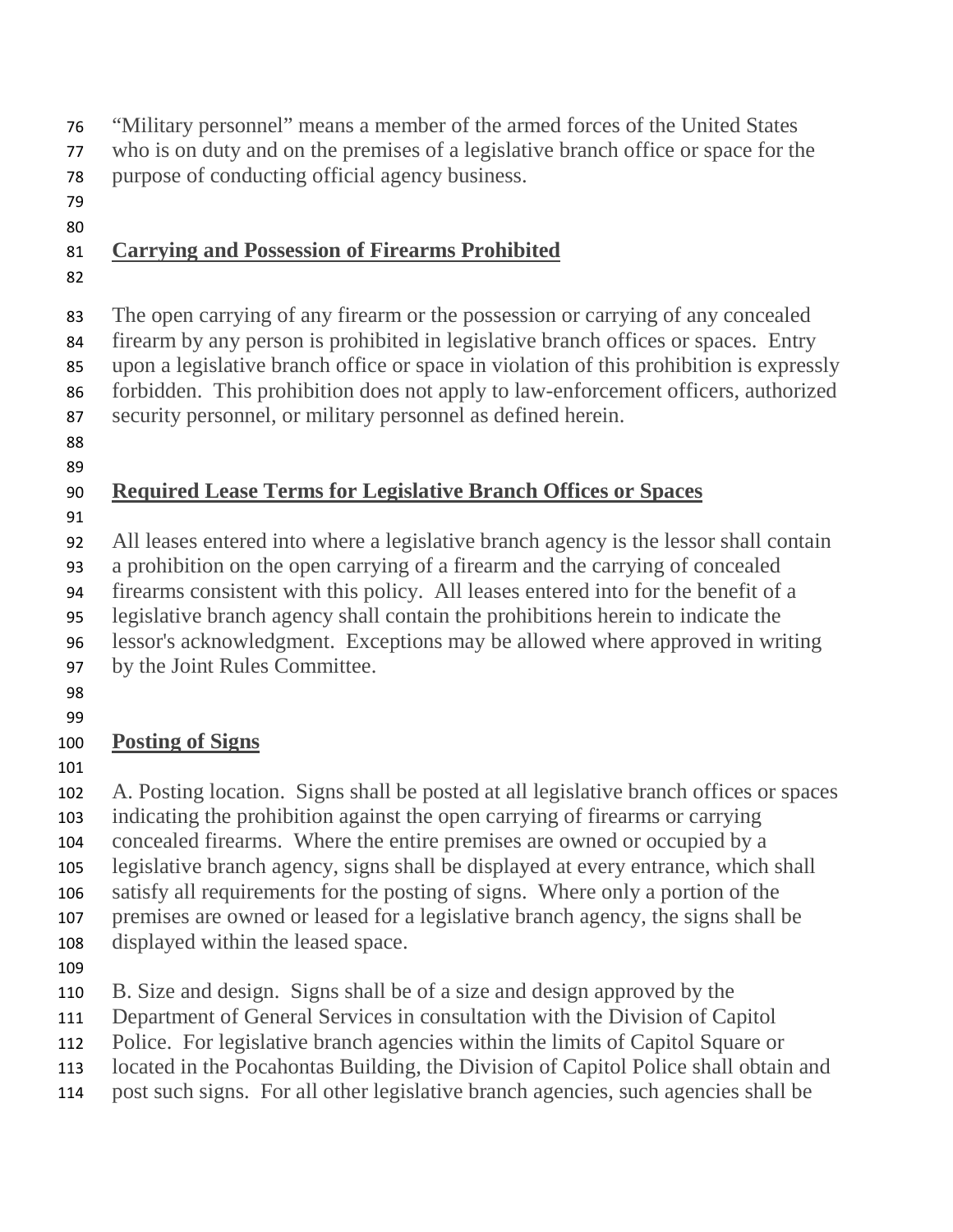- responsible for obtaining signage design from the Department of General Services
- and for posting of the signs.
- 

### **Enforcement**

- 
- The Division of Capitol Police shall be responsible for enforcing this policy within
- the limits of Capitol Square and within the Pocahontas Building. For all other
- legislative branch offices or spaces, the occupying agency shall be responsible for
- enforcing this policy.
- 

 In enforcing this policy, the Division of Capitol Police is authorized to search or screen all persons entering a legislative branch office or space within the limits of Capitol Square or within the Pocahontas Building, with the exception of current members of the General Assembly of Virginia. The Division of Capitol Police is not authorized to search or screen current members of the General Assembly to avoid any interference with a member fulfilling his legislative responsibilities. Any person found to be violating this policy shall be immediately removed from the Capitol Building or the Pocahontas Building by the Division of Capitol Police.

 

# **Other Weapons**

 The prohibition described above against the open carrying or possession or concealed carrying of any firearm in a legislative branch office or space as described above applies with full force and effect and under the same conditions to the open carrying or possession or concealed carrying of any weapon described in clauses (ii) through (v) of subsection A of Section 18.2-308 of the Code Virginia and any stun gun as defined under Section 18.2-308.1 of the Code of Virginia, with the exception of a pocket knife having a folding metal blade of less than three inches. The prohibition with respect to weapons other than firearms shall not apply to (a) any person possessing a knife customarily used for food preparation or service and using it for such purpose, (b) any person who possesses a knife or blade which he uses customarily in his trade and using it in such trade, (iii) any tool used by a person customarily in his trade and being used pursuant to a contract with a legislative branch agency, or (iv) any tool used by a state employee as a condition of his position and being used in the scope of employment. The prohibition with respect to weapons other than firearms shall not apply to any ceremonial weapon currently on display or use in a legislative branch agency.